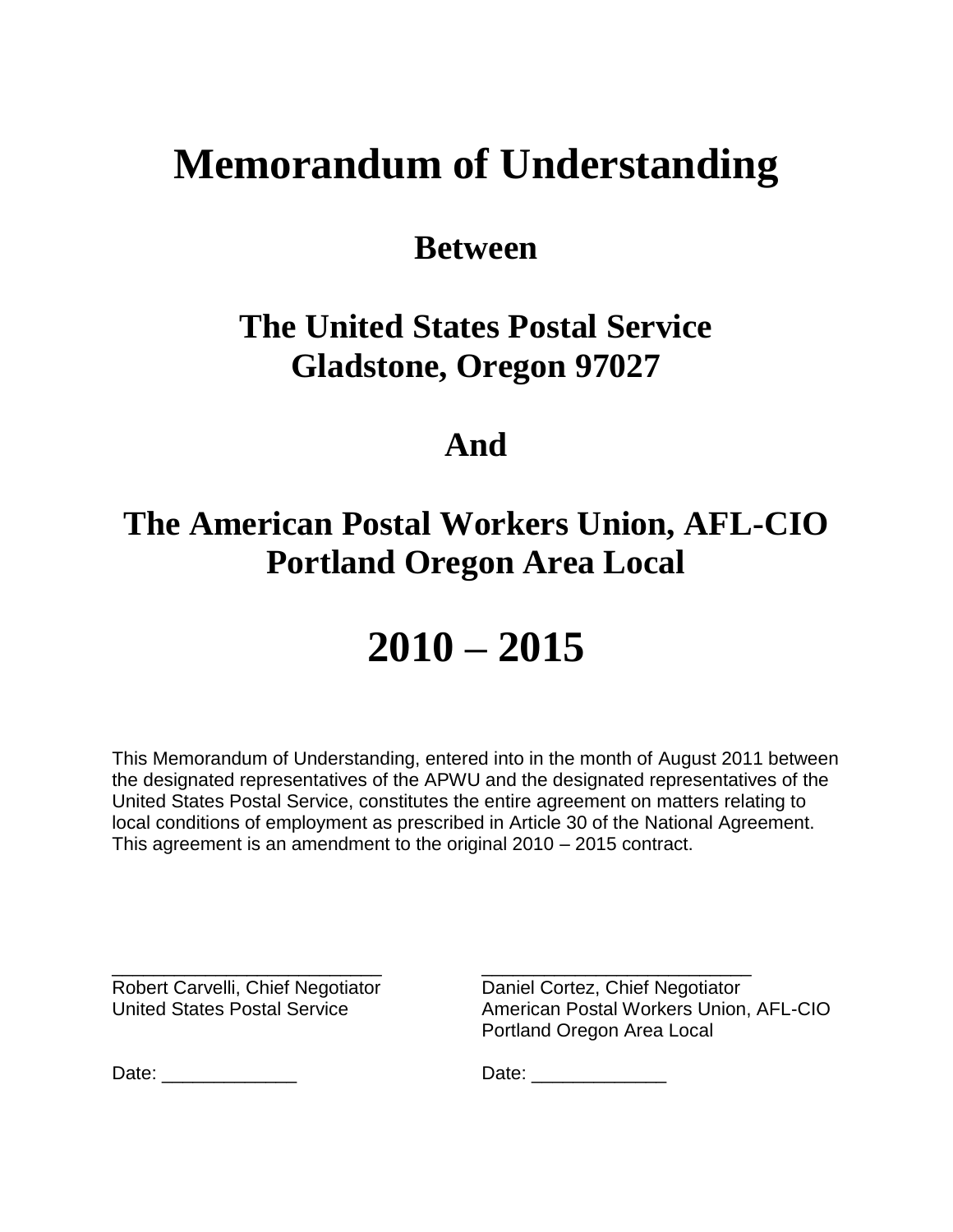| Item & Art #        | <b>Issue</b>                                                                                                                                                                                      |
|---------------------|---------------------------------------------------------------------------------------------------------------------------------------------------------------------------------------------------|
| Item 1<br>Art 8     | Additional or longer wash-up periods.                                                                                                                                                             |
| Item 2<br>Art 8     | The establishment of a regular work week of five days with either fixed or<br>rotating days off                                                                                                   |
| Item 14<br>Art 8    | Whether "Overtime Desired" lists shall be by section and/or tour                                                                                                                                  |
| Item 4<br>Art 10    | Formulation of local leave program                                                                                                                                                                |
| Item 5<br>Art10     | The duration of the choice vacation period (s)                                                                                                                                                    |
| Item 6<br>Art 10    | The determination of the beginning day of an employee's vacation period.                                                                                                                          |
| Item 7<br>Art $10$  | Whether employees at their option may request two selections during the<br>choice vacation period, in units of 5 or 10 days.                                                                      |
| Item 8<br>Art 10    | Whether jury duty and attendance at National or State Conventions shall be<br>charged to the choice vacation period.                                                                              |
| Item 9<br>Art 10    | Determination of the maximum number of employees who shall receive<br>leave each week during the choice vacation period.                                                                          |
| Item 10<br>Art10    | The issuance of official notices to each employee of the vacation schedule<br>approved for such employee.                                                                                         |
| Item 11<br>Art10    | Determination of the date and means of notifying employees of the<br>beginning of the new leave year                                                                                              |
| Item 12<br>Art $10$ | The procedures for submission of applications for annual leave during other<br>than the choice vacation period.                                                                                   |
| Item 20<br>Art 10   | The determination as to whether annual leave to attend Union activities<br>requested prior to determination of the choice vacation schedule is to be<br>part of the total choice vacation period. |
| Item 13<br>Art 11   | The method of selecting employees to work on a holiday.                                                                                                                                           |
| Item 18<br>Art 12   | Identification of assignments comprising a section, when it is proposed to<br>reassign within an installation employees excess to the needs of a section                                          |
| Item 15<br>Art 13   | The number of light duty assignments within each craft or occupational<br>group to be reserved for temporary or permanent light duty assignments                                                  |
| Item 16<br>Art 13   | The method to be used in reserving Light Duty assignments so that no<br>regularly member of the regular work force will be adversely affected                                                     |
| Item 17<br>Art 13   | Identification of assignments that are to be considered light duty within<br>each craft represented in the office                                                                                 |
| Item 3<br>Art 14    | Guidelines for the curtailment or termination of postal operations to conform<br>to orders of local authorities or as local conditions warrant because of<br>emergency conditions                 |
| Item 19<br>Art 20   | The assignment of employee parking spaces                                                                                                                                                         |
| Item 21             | Other items subject to local negotiations as provided in the craft provisions<br>of the agreement                                                                                                 |
| Item 22             | Local implementation relating to seniority, reassignments and posting                                                                                                                             |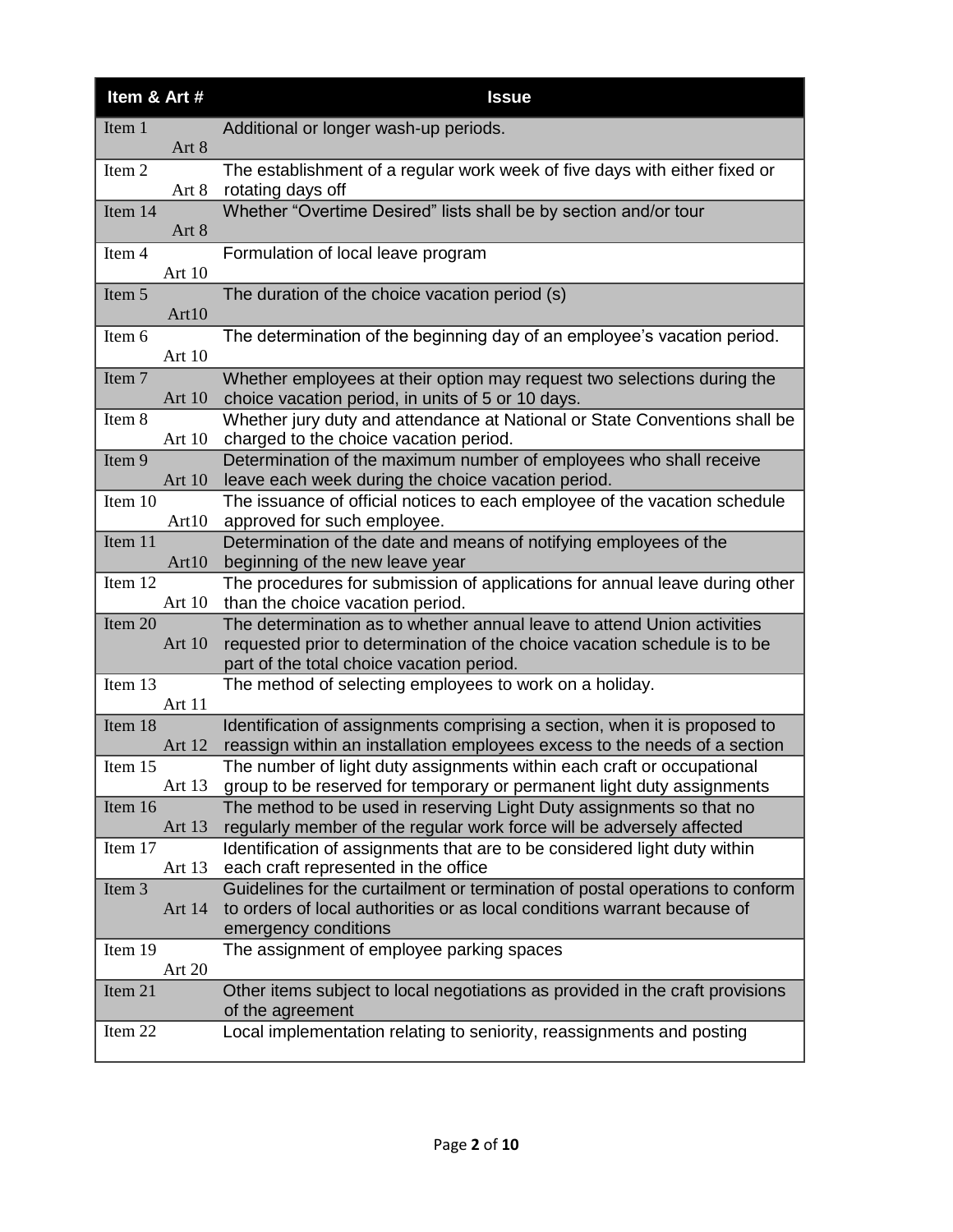#### **Item 1 – Additional or longer wash-up periods**

The practice of granting reasonable wash-up time shall continue in effect. Management shall comply with all directives regarding wash up for biochemical and infectious disease.

#### **Item 2 – The establishment of a regular work week of five days with either fixed or rotating days off**

#### Section 1

The basic work week shall have fixed days off, as far as practicable the work week days shall be consecutive days. Duty assignments with rotating days off may be established by mutual agreement.

#### Section 2

Management shall consult with the Local President or his/her designee thirty (30) days prior to posting, reposting or changing any Traditional Full Time duty assignment schedule to a rotating basic work week schedule, Non Traditional Full Time or the creation of a newly established Non Traditional Full Time duty assignment. It is understood by the parties that consultation requires a meeting and that final decisions must be based on the results of such meetings. The Union shall be provided all supporting documentation for the need of a fixed/rotating or non-traditional full time assignment. In the event no agreement is attained, the issue is subject to the grievance procedure or the ADRP.

#### Section 3

Management will notify, in writing, the Local Union President, and meet with the Union, prior to reposting vacant assignments that change the basic work weeks, consecutive days off, or loss of weekend days off. Weekend days off are described as Friday/Saturday, Saturday/Sunday, and Sunday/Monday.

#### Section 4

No employee will be required to report to work with less than a twelve (12) hour rest period between tours, excluding employees on the Overtime Desired List.

#### Section 5

Notice of work week assignments will be posted prior to the end of tour on the preceding Wednesday.

#### **Item 14 – Whether "Overtime Desired" lists shall be by section and/or tour**

An Overtime Desired List for each craft shall be posted for two (2) weeks prior to the beginning of each calendar quarter. The list shall provide columns for regular overtime, penalty overtime and non-scheduled day overtime. Employee preferences as to the number of hours worked and/or non-scheduled day will be honored if possible, based on work conditions. A separate rotation will be maintained for non-scheduled days.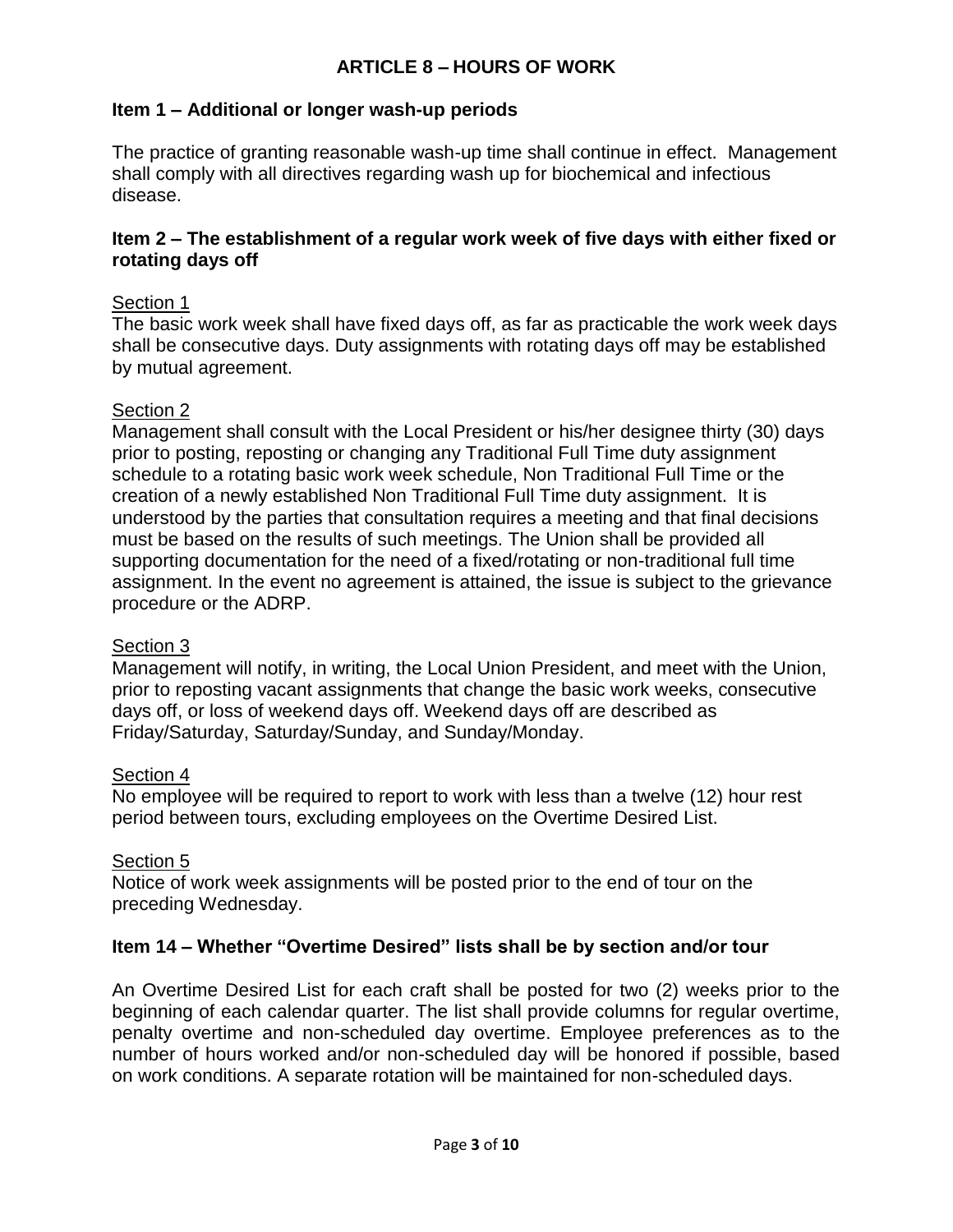#### **Item 4 – Formulation of local leave program**

#### 1. Total Vacation Period

The total vacation period to be included on the annual leave schedules shall run from the first day of the first full pay period of the calendar year up to the first full pay period of the following calendar year, excluding the first three (3) full weeks in December.

#### 2. Full Weeks

During the Annual Leave signing period employees' selections must be in units of full basic work weeks.

#### 3. Leave Schedules

There will be one leave schedule for each craft represented by the APWU. There will be a minimum of one (1) clerk per week allowed off during the total vacation period.

#### 4. Presentation Procedures

Both parties agree to cooperate in order to complete the Annual Leave sign-ups in the most expeditious manner possible. It is agreed that the union will manage the circulation of the annual leave sign-up calendar for the office.

Vacation sign-ups will be by seniority and commence on the 15<sup>th</sup> day of November. All signing for scheduled vacation shall be completed prior to the beginning of the New Year. The employee shall be responsible for predetermining the vacation period(s) desired. Recognizing that there may be times when an employee will not be ready to make his/her selection upon request, the employee shall be given forty-eight (48) hours to decide. Should that selection not me made within this time frame, such employee will be bypassed. Bypassed employee(s) shall be allowed to sign in available periods after the employee who has been notified it is their turn to sign.

In the event that an employee will be on leave during his/her selection vacation sign-up, such employee must leave a prioritized list of their desired weeks.

#### 5. Taking Leave as Scheduled

Employees are expected to take their scheduled annual leave during the week signed for. The employee, with two weeks notification to their supervisor on Form 3971, may elect to use a minimum of 3 consecutive days of annual leave within the week signed for. Holiday and scheduled days off are excluded and shall not be counted as annual leave days. The usage and granting of less than 3 days leave will be considered a withdrawal (see below) and counted as incidental leave.

#### 6. Withdrawing

If an employee needs to withdraw from the vacation period signed for on the leave schedule, notification shall be submitted in writing to the employee's supervisor. The supervisor will provide notice to the APWU designee within a reasonable period. Vacated period(s) shall be posted as soon as they become vacant. Periods vacated due to resignations and/or retirements shall also be posted as soon as they become vacant.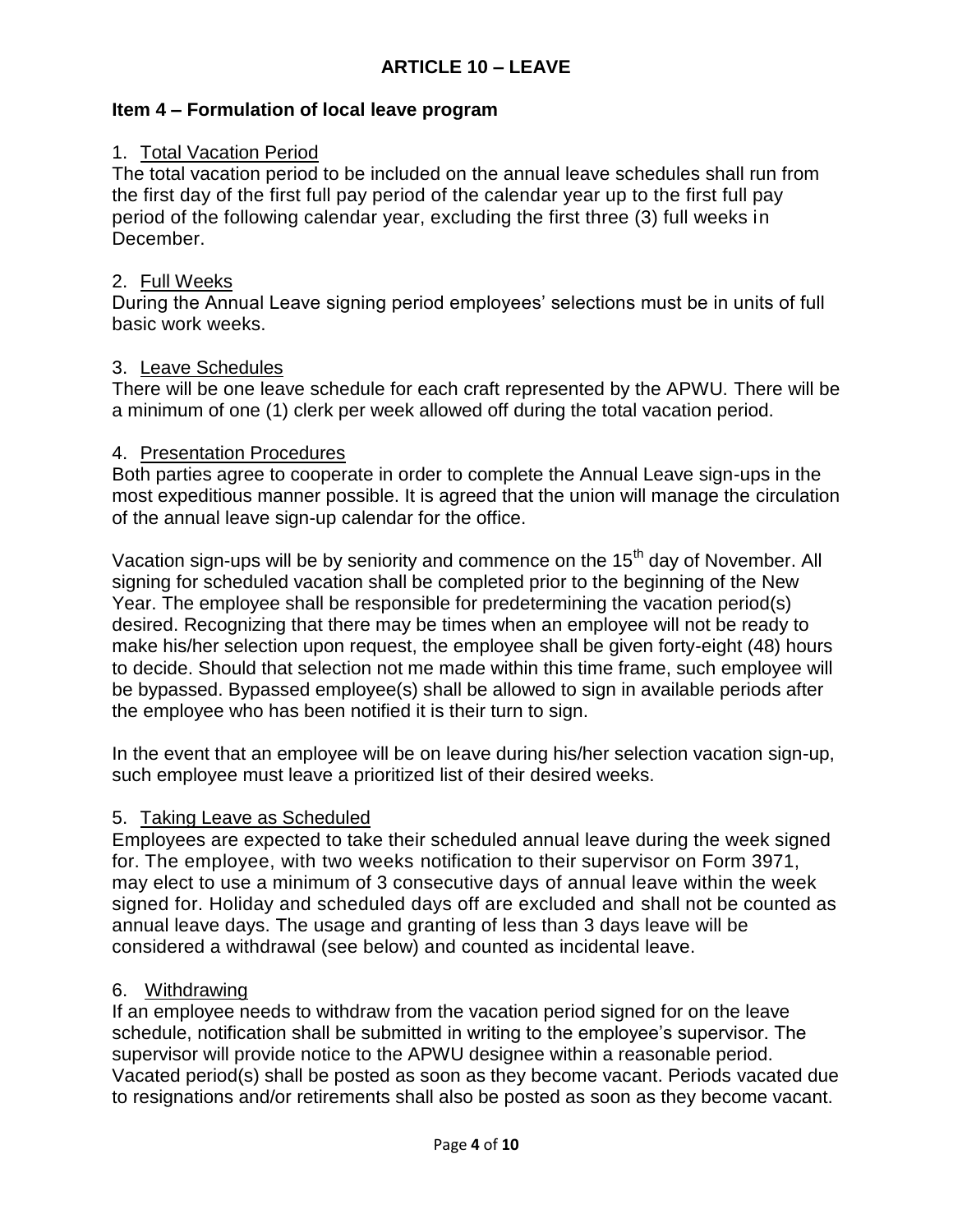The vacated period(s) will be made available for choice on seniority basis to the employees within the applicable craft list, beginning with those junior to the employee vacating that period.

#### 7. Scheduling Additional Leave during Sign-Up Period

On the second round of sign-ups the employees, by seniority may sign for any remaining amount of annual leave they will earn during the leave year, if they so desire. The selections must be full basic work weeks. Selections may be either within any remaining spaces in the choice vacation period or in spaces outside the choice vacation period.

#### 8. Application for Other Leave

Each employee shall be responsible for reducing annual leave for the following year to not more than the 440 hours maximum allowed. After all employees have had all of the opportunities to schedule their vacations for the following year; any additional leave needs of the employee shall be subject to the following procedures:

Employees may sign on a first-come, first-serve basis for those weeks remaining on the leave schedules. Employees must have previously uncommitted annual leave for each week for which they sign. An employee with two (2) weeks notification to their supervisor on a Form 3971 may elect to use 3-5 days of Annual Leave within the week signed for.

For all other reasons outside of or in addition to the allotted vacation slots, employees requiring leave of any length, will contact his/her immediate supervisor and request the leave. The employee is responsible to insure that the immediate supervisor acknowledges receipt of their request (via a signed PS Form 3971). At the employees request a copy of the Form 3971, initialed by the supervisor, shall be given to the employee at the time of the request. The immediate supervisor shall evaluate the request considering the needs of the Postal Service and the welfare of the individual employee. The supervisor shall determine whether or not the employee can be granted the leave and shall inform the employee as soon as possible, but in no event later than the end of the tour on the work day following the day on which the requests was made. Where no action was taken within this period, the request for such period must be approved.

Awarding of annual and/or leave without pay, in amounts of less than eight (8) hours on a daily basis shall be on a first-come, first-serve basis and shall be handled independently of schedule annual leave.

#### 9. Availability of Leave Schedule

The official vacation sign-up list will be posted on the official bulletin board. The employee and/or shop steward may review the official list at any time subject to work conditions.

#### 10.Leave for A.P.W.U. Officers

The full-time General President and Vice President of the Portland, Oregon Area Local APWU shall be permitted to be absent on leave without pay up to the maximum time allowed by leave regulations of the U.S. Postal Service.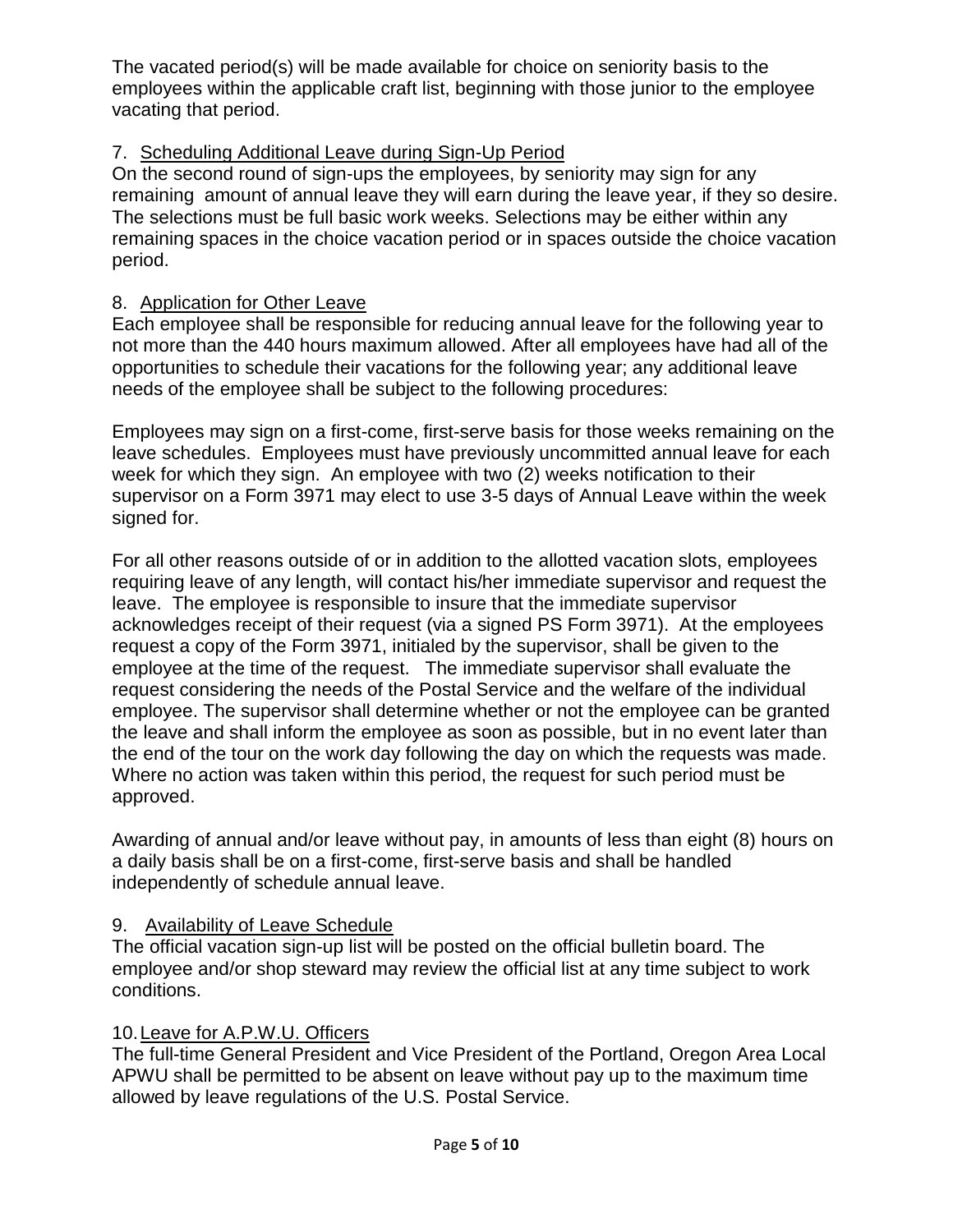#### **Item 5 – The duration of the choice vacation period (s)**

The choice vacation period shall start with the last Monday in March through the last full, week in September and shall include the week of Thanksgiving.

#### **Item 6 – The determination of the beginning day of an employee's vacation period**

The vacation period shall start on Monday and run through Sunday inclusive.

#### **Item 7 – Whether employees at their option may request two selections during the choice vacation period, in units of 5 or 10 days.**

During the first round of signing by seniority for annual leave:

- 1. Employees who earn thirteen (13) days annual leave per year may, at their option, sign for the (10) days of continuous leave or may sign for two (2) selections of full weeks during the choice vacation period, the total not to exceed ten (10) days. Splitting weeks shall not be allowed on the- first sign-up.
- 2. Employees who earn twenty (20) to twenty-six (26) days annual leave per year may, at their option, sign for fifteen (15) days of continuous annual leave or may sign for two (2) selections, the total not to exceed fifteen (15) days during the choice vacation period.
- 3. The first round sign-up for vacation shall be limited to the choice vacation period.

#### **Item 8 – Whether jury duty and attendance at National or State Conventions shall be charged to the choice vacation period**

#### Convention Leave

In a convention year, Management will allow up to one (1) dele- gate from the Clerk Division to the Oregon State Convention and up to one (1) delegate from the Clerk Division to the National Convention. Time will be bracketed out of Choice Vacation Period or the Vacation Period if employees are going to use these periods of time from the office.

#### Jury Duty

An employee who is called for jury duty during his/her choice vacation period is eligible for a like number of open weeks within the choice vacation period when practicable. The affected sign-up period shall be handled in accordance with Article 10, Section 3.4.G. (Withdrawing from Signed Vacation Periods) of this memorandum.

#### **Item 9 – Determination of the maximum number of employees who shall receive leave each week during the choice vacation period**

The maximum number of employees who shall receive leave each week during the choice vacation period shall be in accordance with the following formula: One (1) to ten (10) craft employees.... 1

#### **Item 10 – The issuance of official notices to each employee of the vacation schedule approved for such employee**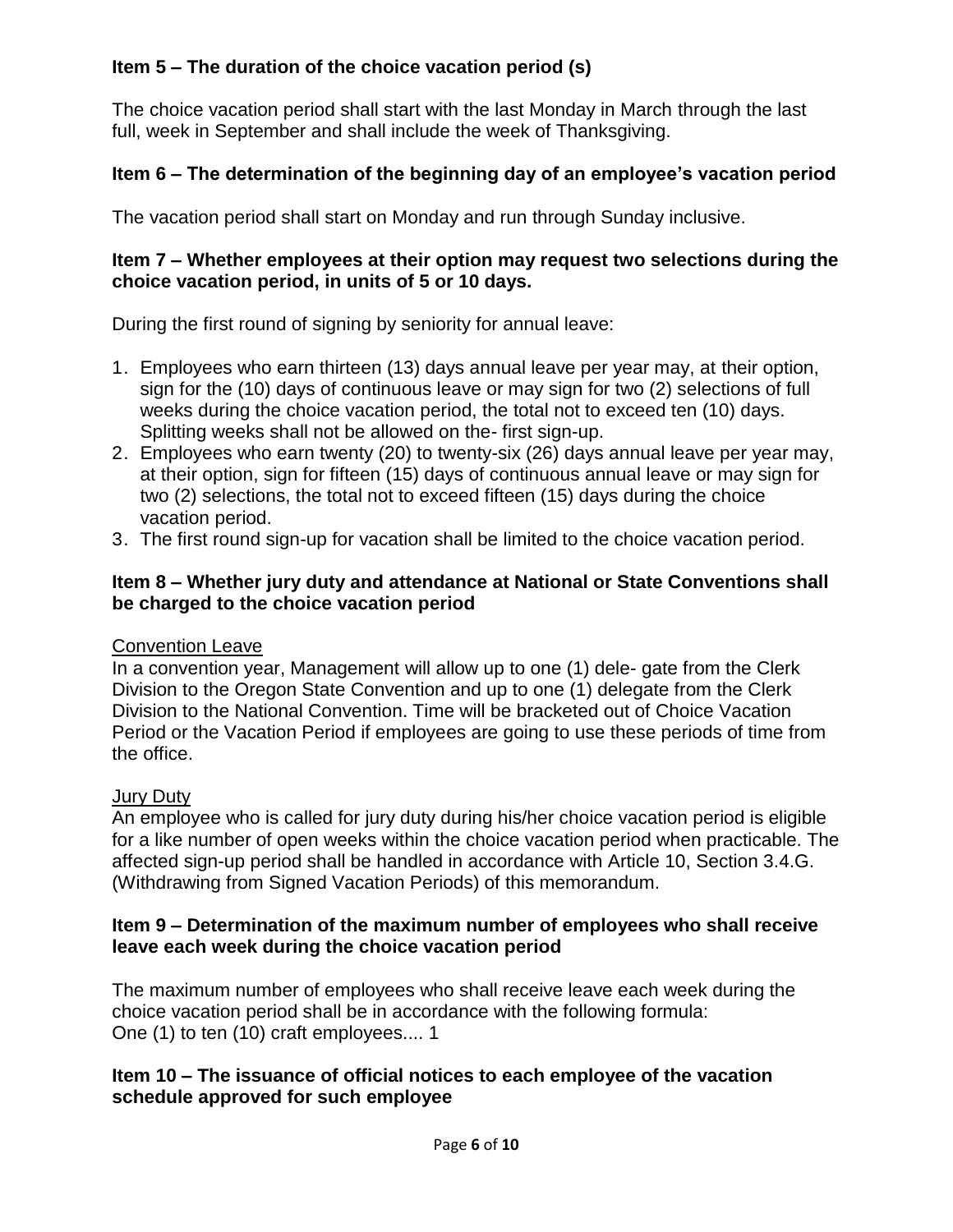The signing of the annual leave roster shall be recognized as the official notification of scheduled leave. The posting of the leave schedule shall provide employees notice of their vacation schedule.

#### **Item 11 – Determination of the date and means of notifying employees of the beginning of the new leave year**

The employer shall post the date of the beginning of the new leave year on the official union bulletin board no later than November 1.

#### **Item 12 – The procedures for submission of applications for annual leave during other than the choice vacation period**

On the second sign-up, the employee may sign for any amount of annual leave that they have earned during the leave year, if they so desire. They will sign by seniority for the time desired on the lists either within any remaining spaces in the choice vacation period or in any spaces on the list outside the choice vacation period. Each employee shall be responsible for reducing annual leave for the following year to not more than the 440 hours maximum allowed.

#### **ARTICLE 11 – HOLIDAYS**

#### **Item 13 – The method of selecting employees to work on a holiday**

To determine which employees wish to volunteer to work during the holiday scheduling period, management will post lists for employees to sign for two (2) weeks prior to the posting of the holiday schedule.

Employees shall be scheduling in accordance with the following. Non volunteers shall not be utilized prior to scheduling of all other volunteers to the maximum extent possible, even if the payment of overtime is required. The pecking order must be followed regardless of whether the scheduling will result in an employee(s) receiving penalty pay.

- 1. All Full-Time Regular employees who possess the necessary skills and have volunteered to work on their holiday or their designated holiday, by seniority.
- 2. Part-Time Flexible employees to the maximum extent possible, even if the payment of overtime is required, who have volunteered to work by seniority.
- 3. Postal Support Employees to the extent possible, who have volunteered to work, by seniority.
- 4. Postal Support Employees who have not volunteered to work by inverse seniority.
- 5. All other Full-Time Regular employees who possess the necessary skills and have volunteered to work on their non-scheduled day, by seniority.
- 6. Part-Time Flexible employees who have not volunteered to work, by inverse seniority.
- 7. All other Full-Time Regular employees who do not volunteer to work on what would be their holiday, by inverse seniority
- 8. All other Full-Time Regular employees who do not volunteer on what would otherwise be their non-scheduled day, by inverse seniority.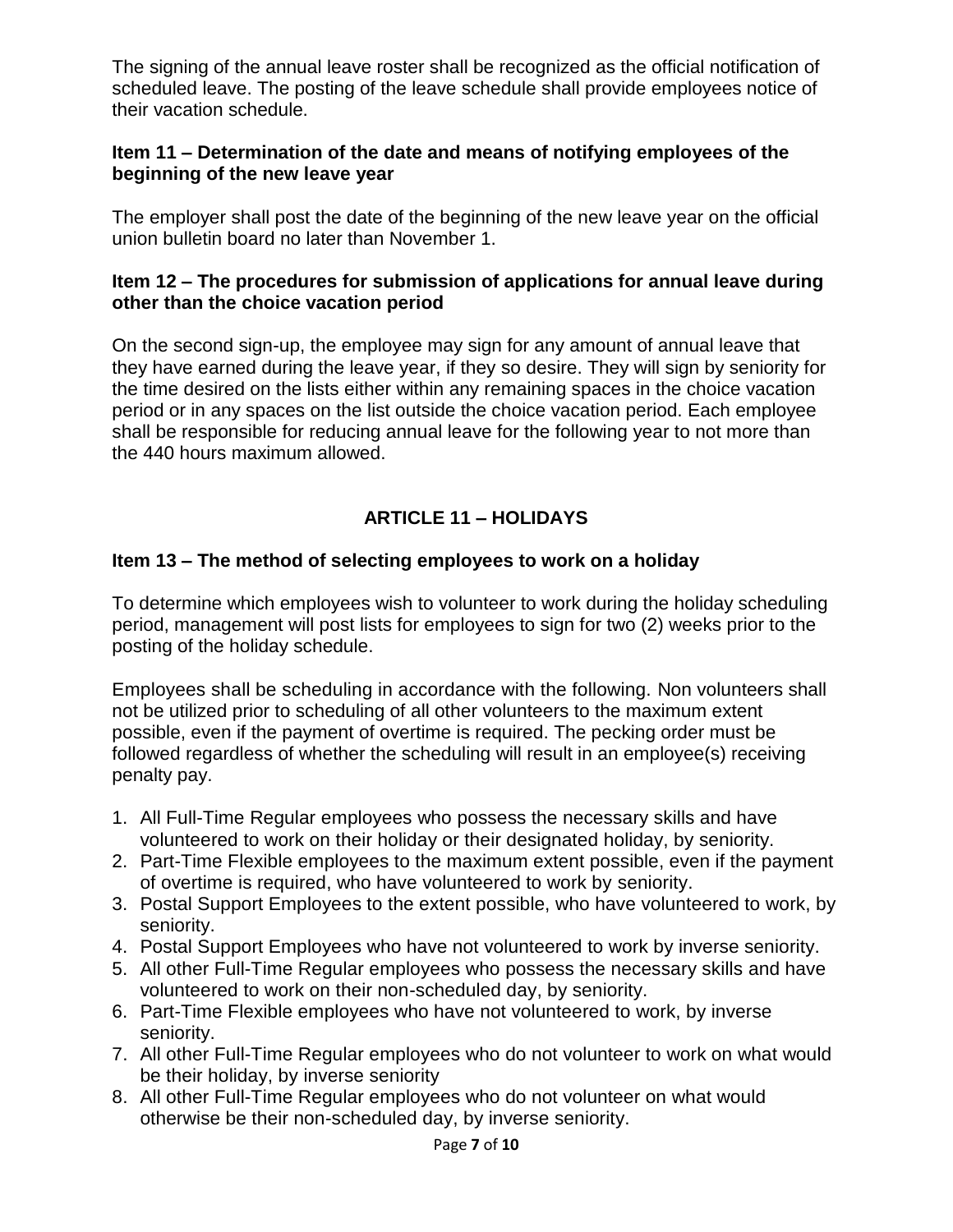#### Exception in Selection

No employee shall be scheduled to work on any holiday or day designated as their holiday in conjunction with scheduled annual leave unless they volunteer by signing the Holiday Volunteer List.

#### **ARTICLE 12 – PRINCIPALS OF REASSIGNMENT**

#### **Item 18 – Identification of assignments comprising a section, when it is proposed to reassign within an installation employees excess to the needs of a section**

The entire installation the Gladstone Post Office shall comprise the section.

#### **ARTICLE 13 – LIGHT DUTY**

#### **Item 15 – Number of light duty assignments to be reserved**

The number of permanent light duty assignments will be determined based on need and on applicable laws and regulations. The Union shall be notified when a light duty reassignment is made to an APWU represented craft from any other craft.

#### **Item 16 – The method to be used in reserving Light Duty assignments**

The installation head or his designee shall give careful attention to requests for light duty and will make every attempt to make adjustments in normal assignments to provide light duty APWU Bargaining Unit employees, provided such action is not to the detriment of any employee on a regular assignment. Prior to the denial of any light duty request the Union shall be contacted and a meeting will be scheduled expeditiously in order to explore alternative methods.

#### **Item 17 – Identification of assignments that are to be considered light duty within each craft represented in the office**

Light duty assignments shall be established by mutual agreement when the need arises.

#### **ARTICLE 14 – SAFETY AND HEALTH**

#### **Item 3 – Guidelines of Curtailment or Termination or Postal Operations**

In the event of civil disorders, extreme weather conditions, wholesale closings of businesses, public transportation being sharply curtailed, other emergencies or bomb threats, management will determine whether conditions are such that postal operations should be curtailed or terminated, taking into account the needs of the service and advice and restrictions of local civil authorities, and the safety and welfare of postal employees.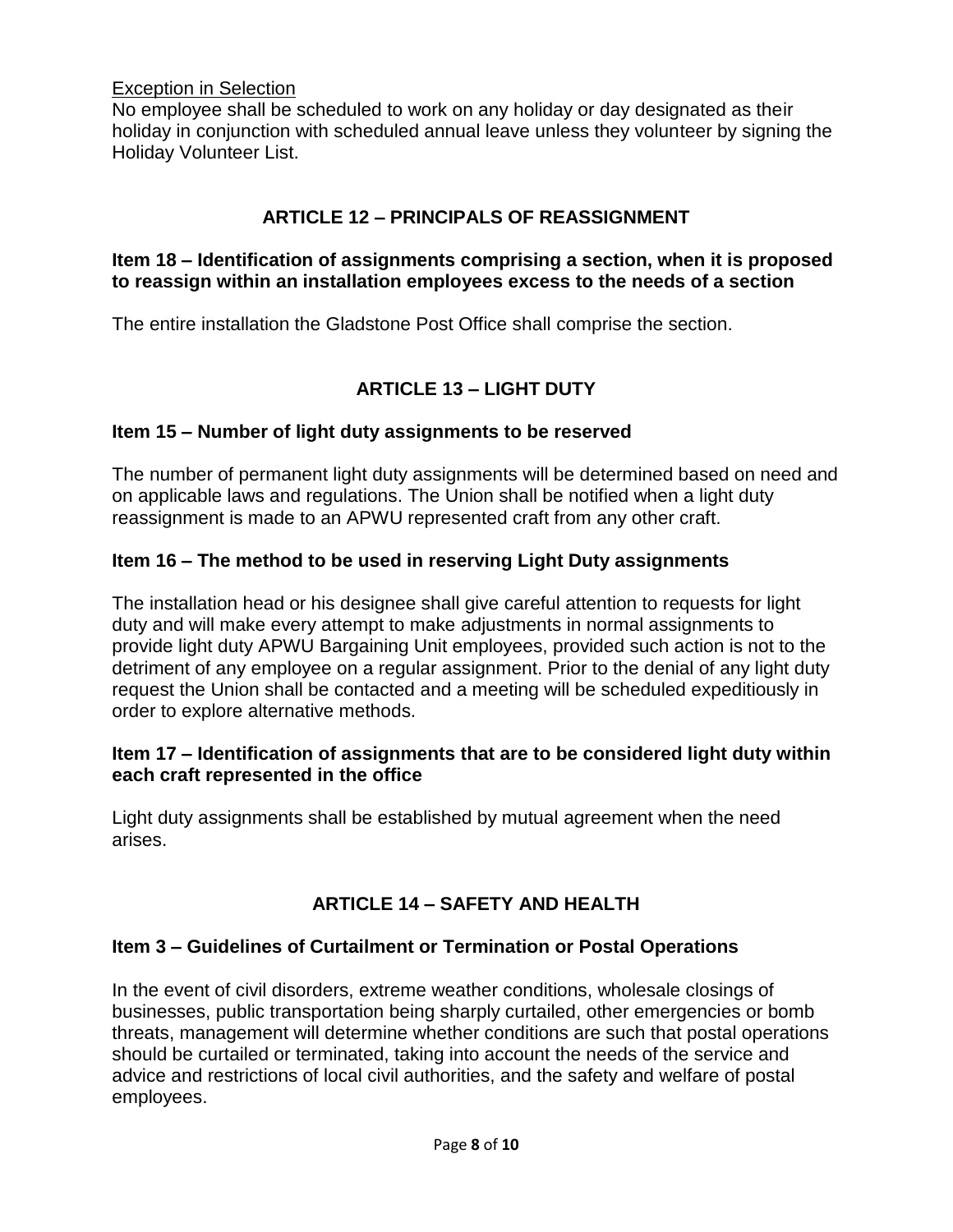All decisions made will be with the utmost regard to the safety and welfare of Postal employees. Management will notify the Union of such determination as soon as possible.

Management will supply the Union with an updated copy of the Gladstone Post Office Emergency Contingency Plan as they become available.

#### **ARTICLE 20 – PARKING**

#### **Item 19 – The assignment of employee parking spaces**

The employer shall provide parking spaces for bargaining unit employees when additional spaces become available. Employee parking spaces shall be filled on a firstcome, first-serve basis.

#### **Item 21 – Other items subject to local negotiations**

#### **ARTICLE 17 – REPRESENTATION**

#### 1. Labor Management Committee Meetings

Meetings provided for in Article 17, Section 5 of the National Agreement of the Local Joint Labor Management Committee, shall be held upon mutual agreement. Meetings will be conducted on official time.

A. Agendas

The agenda for these meetings shall be provided by each party to, the other party at least five (5) days in advance of the scheduled date. Items not included on such agendas shall be discussed only by mutual consent of the parties.

B. Minutes

The minutes of these meetings will be issued within two (2) weeks after the date of the meeting.

#### 2. Bulletin Boards

A Bulletin Board shall be provided for the exclusive use of the APWU in each facility.

#### 3. Postal Support Employees

The Union shall be notified whenever a Postal Support Employee (PSE) qualifies for window duties.

When the opportunity exists to opt for one or more vacancies, the assignment(s) shall be posted on the official bulletin board for a period of no less than 10 days unless otherwise agreed to by the parties. PSE's interested in opting shall notify the Postmaster or designee and receipt of the notification shall be given to the employee. The Union shall be notified of all assignments to be filled by opting.